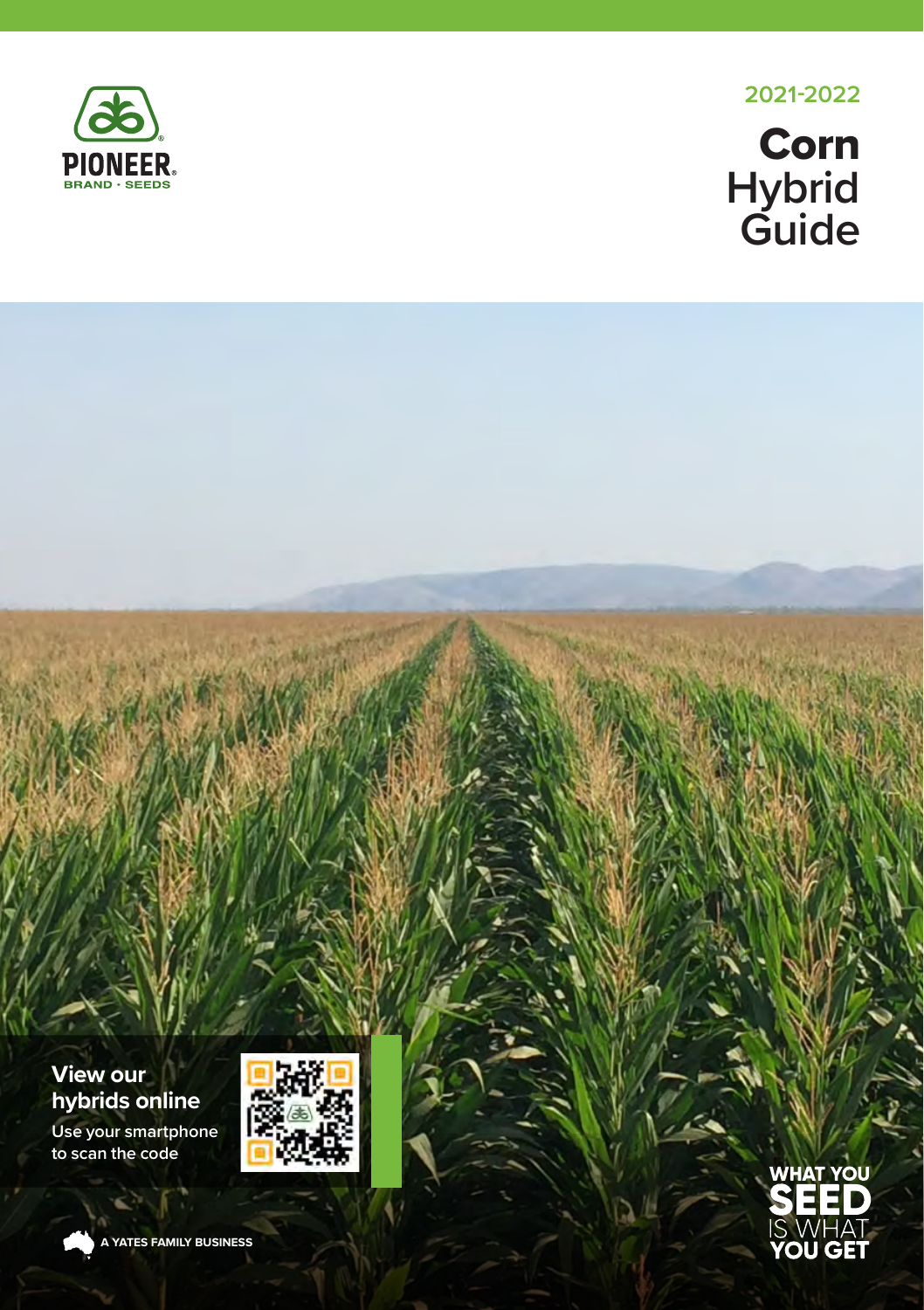

# Corn **Optimum <sup>17</sup> Planting Times**



Scan for more information regarding Pioneer corn hybrids



| 1              | North Australia includes North QLD, NT and WA          | Mar to Jul & Nov to late-Jan             |
|----------------|--------------------------------------------------------|------------------------------------------|
| $\overline{2}$ | <b>Central QLD</b>                                     | Aug to mid Sept & mid-Jan to late-Feb    |
| 3              | <b>Wide Bay and Burnett</b>                            | Late-Aug to Oct & late-Nov to mid-Jan    |
| 4              | Darling Downs and Western Downs                        | Late-Aug to Oct & Dec to mid-Jan         |
| 5              | South East QLD and North Coast NSW                     | Sept to Oct & Dec to early-Jan           |
| 6              | <b>Border Rivers and Northern NSW</b>                  | Mid-Aug to late-Sept & Dec to early-Jan  |
| $\overline{7}$ | <b>Liverpool Plains</b>                                | Mid-Sept to mid-Nov                      |
| 8              | <b>Central West NSW</b>                                | Sept to Oct & Dec to early-Jan           |
| 9              | Riverina                                               | Late-Sept to Nov                         |
| 10             | Northern VIC and Southern NSW                          | Oct to Nov (grain) & Oct to Dec (silage) |
| 11             | Hunter Valley, Sydney Basin, Central & South coast NSW | Oct to Dec                               |
| 12             | South East of SA                                       | Mid-Oct to mid-Dec                       |
| 13             | <b>Western Districts of VIC</b>                        | Oct to Dec                               |
| 14             | Gippsland                                              | Oct to Dec                               |
| 15             | Northern TAS                                           | Oct to Dec                               |
| 16             | Southern WA                                            | Oct to Dec                               |
| 17             | Northern WA                                            | Mar to Jul                               |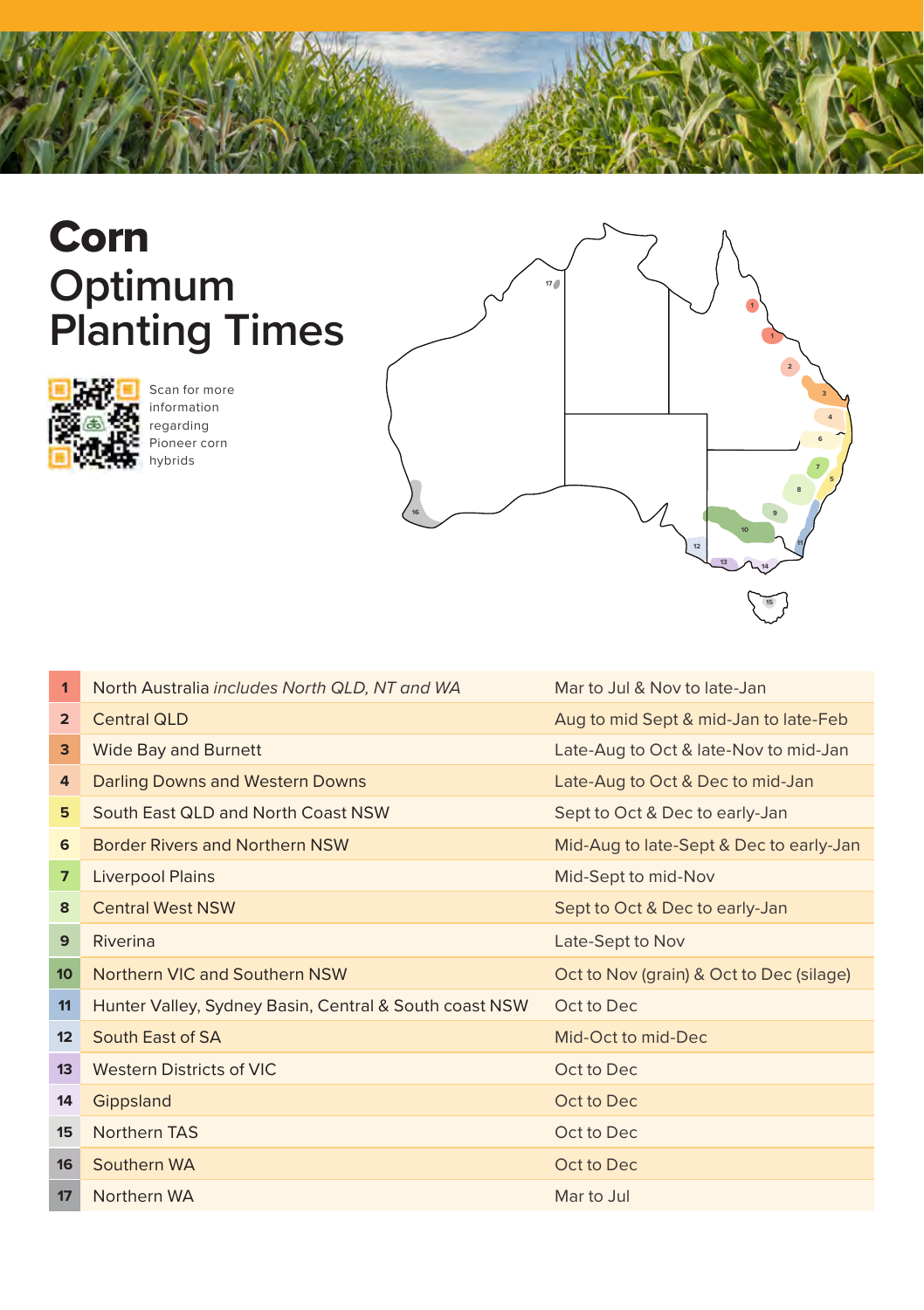## **FULL SEASON** P2307 CRM 123

#### **Full season silage and coastal grain specialist**

#### **Best uses: Silage and grain**

- A tall plant with excellent silage yield
- High tolerance to Northern Leaf Blight
- Exceptional late season plant health
- Suitable for all planting times
- Hard textured, flinty grain
- Ideal for coastal and northern regions as well as high yielding silage production areas

Recommended

## **Grain yield for maturity 7 Husk cover 9 Plant height 9 Cob rot resistance 7 Dryland adaptability 7 Northern Leaf Blight 9 Silage yield for maturity 9 Staygreen 9 Whole plant digestibility 7 RATING: 1** = poor **9** = excellent **Recommended for regions 1 2 3 4 5 6 7 8 9 11**



#### **High yielding versatile hybrid**

#### **Best uses: Processing, silage or feed grain**

- P1837 has a very wide area of adaptability being able to be grown from Southern NSW to Northern Australia
- Delivers exceptional grain yield in all production regions
- Exceptional defensive package in this hybrid with excellent scores for Northern Leaf Blight and Fusariumn

| <b>Grain yield for maturity</b>                                           |   |  |  |  |  |  |  |  |
|---------------------------------------------------------------------------|---|--|--|--|--|--|--|--|
| Husk cover                                                                | 8 |  |  |  |  |  |  |  |
| <b>Plant height</b>                                                       | 8 |  |  |  |  |  |  |  |
| Cob rot resistance                                                        | 8 |  |  |  |  |  |  |  |
| <b>Dryland adaptability</b>                                               | 8 |  |  |  |  |  |  |  |
| 7<br><b>Northern Leaf Blight</b>                                          |   |  |  |  |  |  |  |  |
| Silage yield for maturity                                                 | 8 |  |  |  |  |  |  |  |
| <b>Staygreen</b>                                                          | 8 |  |  |  |  |  |  |  |
| Whole plant digestibility                                                 | 8 |  |  |  |  |  |  |  |
| <b>RATING:</b> $1 = poor$ 9 = excellent<br><b>Recommended for regions</b> |   |  |  |  |  |  |  |  |
| 7 8 9 10 17<br>$1 \t2 \t3 \t4 \t5 \t6$                                    |   |  |  |  |  |  |  |  |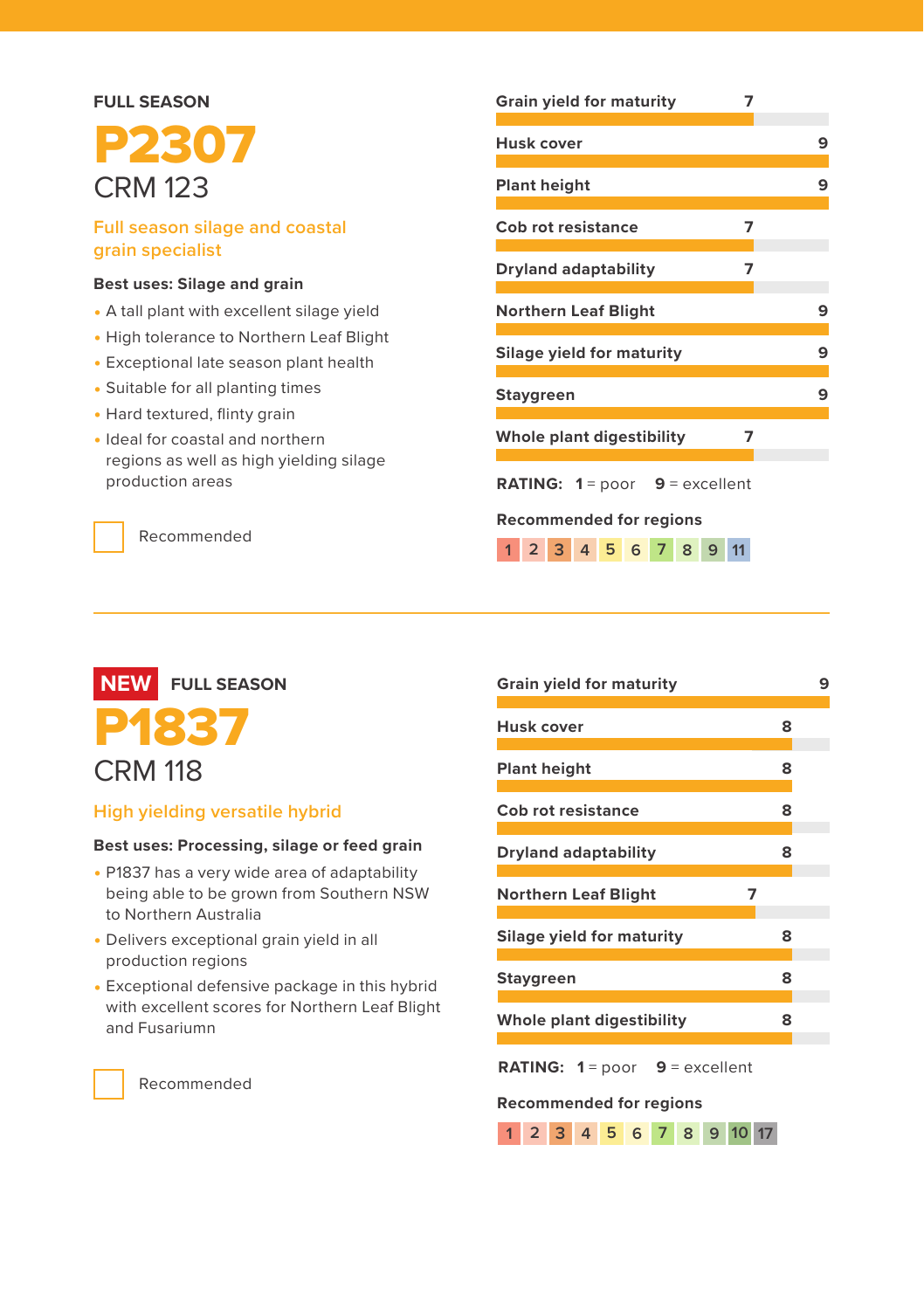### **FULL SEASON**

## P1756 CRM 117

#### **High yielding processing hybrid**

#### **Best uses: Processing, feed grain or silage**

- A unique Australian-bred corn developed for processing markets
- Suitable for irrigation or dryland
- Good disease tolerance
- Excellent stalk strength
- High quality grain
- Suited for early or late plant in most regions

Recommended

| <b>Grain yield for maturity</b>                |         |   |  |  |  |  |  |  |  |
|------------------------------------------------|---------|---|--|--|--|--|--|--|--|
| Husk cover                                     | 7       |   |  |  |  |  |  |  |  |
| <b>Plant height</b>                            | 6       |   |  |  |  |  |  |  |  |
| Cob rot resistance                             | 7       |   |  |  |  |  |  |  |  |
| <b>Dryland adaptability</b>                    |         | 8 |  |  |  |  |  |  |  |
| <b>Northern Leaf Blight</b>                    | 6       |   |  |  |  |  |  |  |  |
| Silage yield for maturity                      |         | 8 |  |  |  |  |  |  |  |
| <b>Staygreen</b>                               | 7       |   |  |  |  |  |  |  |  |
| Whole plant digestibility                      |         | 8 |  |  |  |  |  |  |  |
| <b>RATING:</b> $1 = poor$ <b>9</b> = excellent |         |   |  |  |  |  |  |  |  |
| Recommended for regions                        |         |   |  |  |  |  |  |  |  |
| 1 2 3 4 5 6 7 8                                | 9 10 17 |   |  |  |  |  |  |  |  |

 **MID SEASON** P1197 CRM 111 **NEW**

#### **World record holder for grain yield**

#### **Best uses: Silage or feed grain**

- Extremely high yield potential
- Attractive grain and kernel weight to support yield
- Excellent defensive traits for a mid season hybrid
- Responds to intensive management on both high yield dryland and irrigated cropping

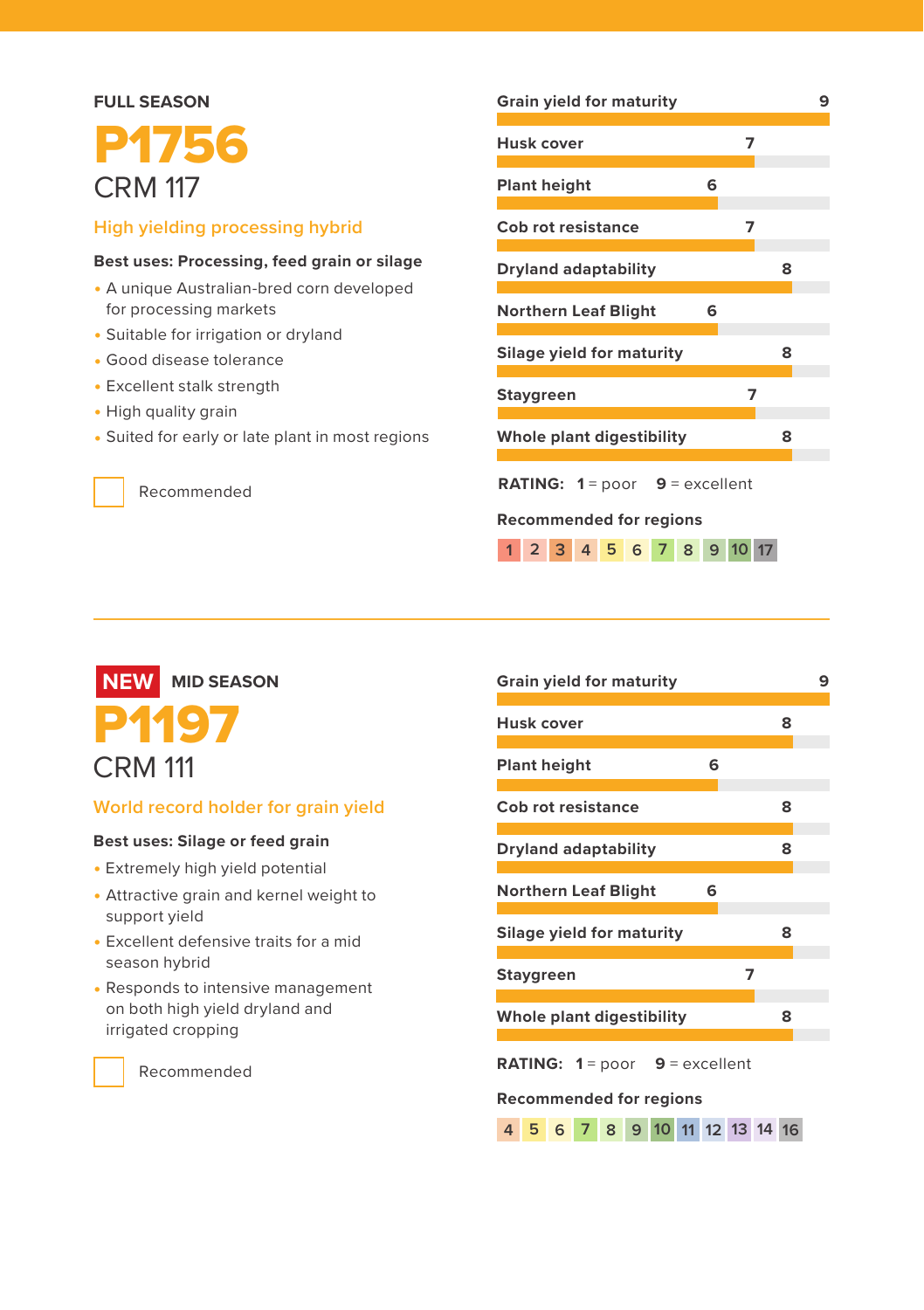#### **MID SEASON**

## P1315-IT CRM 113

#### **High yielding mid-season multi-use hybrid**

#### **Best uses: Processing, feed grain or silage**

- A uniquely Australian bred hybrid developed for the processing market with the addition of Imidazolinone tolerance for better weed control
- High yielding trials have proven this hybrid to perform exceptionally well
- Suitable for irrigation or dryland farming enterprises
- Excellent resistance to Fusarium Ear Rot
- A combination of excellent stalk strength, staygreen and dryland adaptability makes this hybrid a perfect fit for either an early or late planting window

Recommended

#### **MID SEASON**



#### **Benchmark silage and feed grain hybrid across all regions with outstanding silage yield**

#### **Best uses: Feed grain and silage**

- Pioneer's highest yielding feed grain hybrid
- A strong trait combination of stalk strength, dryland adaptability, staygreen and cob rot resistance
- High silage yield while still maintaining high quality

| <b>Grain yield for maturity</b>                |   | 9 |
|------------------------------------------------|---|---|
| Husk cover                                     | 8 |   |
| <b>Plant height</b>                            |   | 9 |
| <b>Cob rot resistance</b>                      | 8 |   |
| <b>Dryland adaptability</b>                    | 8 |   |
| <b>Northern Leaf Blight</b><br>7               |   |   |
| Silage yield for maturity                      | 8 |   |
| <b>Staygreen</b>                               | 8 |   |
| Whole plant digestibility                      | 8 |   |
| <b>RATING:</b> $1 = poor$ <b>9</b> = excellent |   |   |
| Recommended for regions                        |   |   |

|          |  |  |  | 1 2 3 4 5 6 7 8 9 10 11 |  |
|----------|--|--|--|-------------------------|--|
| 12 13 14 |  |  |  |                         |  |

| <b>Grain yield for maturity</b>                | 9 |
|------------------------------------------------|---|
| Husk cover<br>7                                |   |
| <b>Plant height</b>                            | 8 |
| Cob rot resistance<br>7                        |   |
| <b>Dryland adaptability</b>                    | 8 |
| <b>Northern Leaf Blight</b><br>6               |   |
| <b>Silage yield for maturity</b>               | 9 |
| 7<br><b>Staygreen</b>                          |   |
| Whole plant digestibility                      | 8 |
| <b>RATING:</b> $1 = poor$ <b>9</b> = excellent |   |
| <b>Recommended for regions</b>                 |   |
| $1 \t2 \t3 \t4 \t5 \t6$<br>7 8 9 10 11 12 14   |   |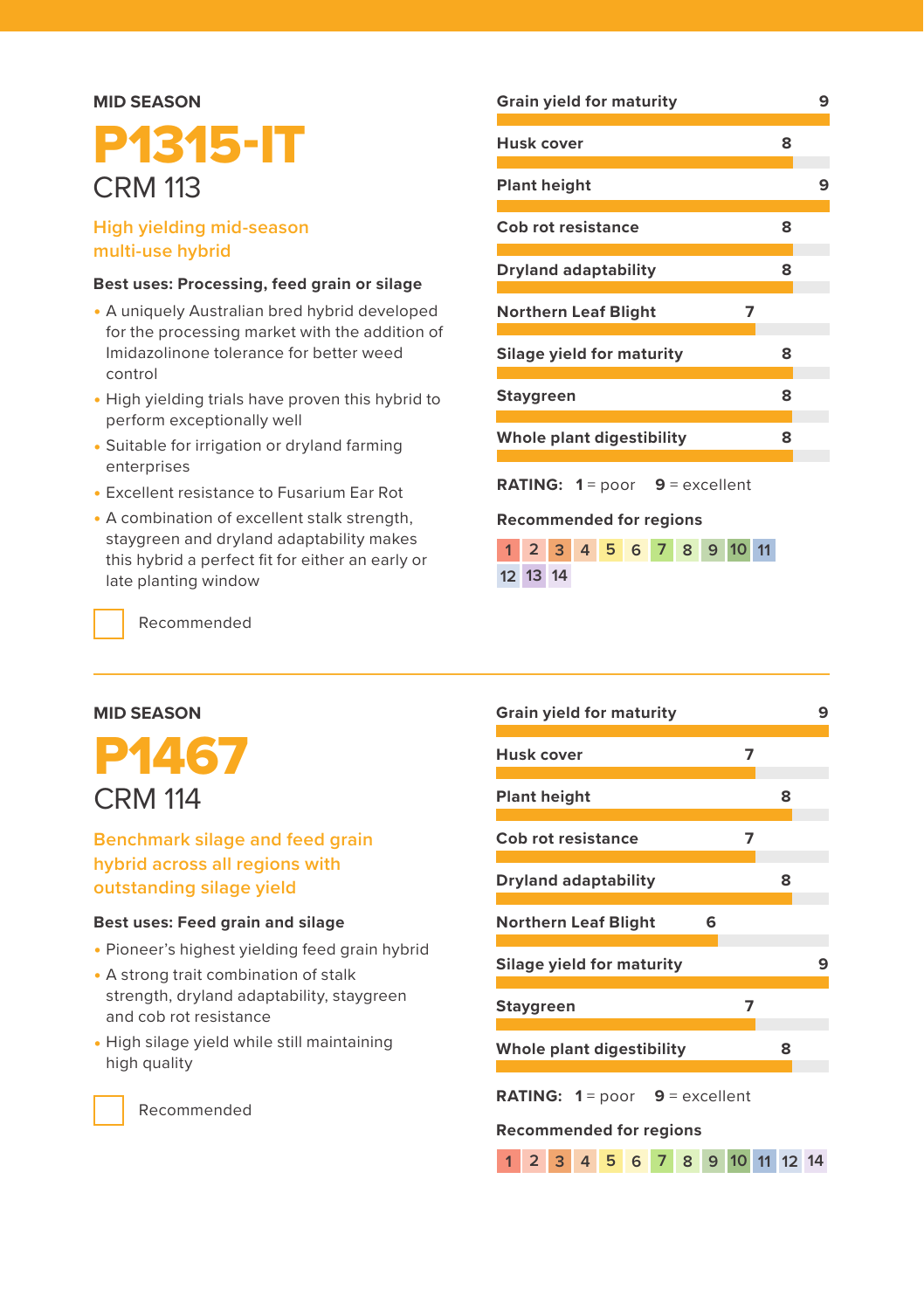#### **SHORT SEASON**

## P0725 CRM 107

#### **A dual purpose hybrid with resilience and responsiveness**

#### **Best uses: Silage and feed grain**

- Superior dryland adaptability provides resilience when it's dry and yield responsiveness with favourable growing conditions
- Delivers outstanding yield stability for grain and silage in all early to mid season production regions
- A tall plant with upright leaves, sound standability and excellent staygreen

Recommended

**SHORT SEASON**

P9911 CRM 99

field dry down

content

**An impressive hybrid all round Best uses: Silage and feed grain** • A quick season dual purpose hybrid • Excellent grain yield for maturity; ideal option for grain growers in cooler regions aiming for

• Excellent staygreen to maximise silage starch

• A key maturity option in the Pioneer corn range providing growers more yield in all conditions • A tall, impressive plant with unmatched silage

## **Grain yield for maturity 9 Husk cover 5 Plant height 7 Cob rot resistance 8 Dryland adaptability 9 Silage yield for maturity 9 Staygreen 8 Whole plant digestibility 9 RATING: 1** = poor **9** = excellent **Recommended for regions**

**4 5 6 7 8 10 11 12 13 14 16**

**Grain yield for maturity 9 Husk cover 6 Plant height 8 Cob rot resistance 5 Dryland adaptability 9 Northern Leaf Blight 5 Silage yield for maturity 9 Staygreen 9 Whole plant digestibility 8 RATING: 1** = poor **9** = excellent

#### **Recommended for regions**

| 8 10 11 12 13 14 15 16 |  |  |  |
|------------------------|--|--|--|
|                        |  |  |  |

Recommended

maximum milk productivity • Outstanding dryland adaptability

performance and yield stability • Combines the best of bulk and energy for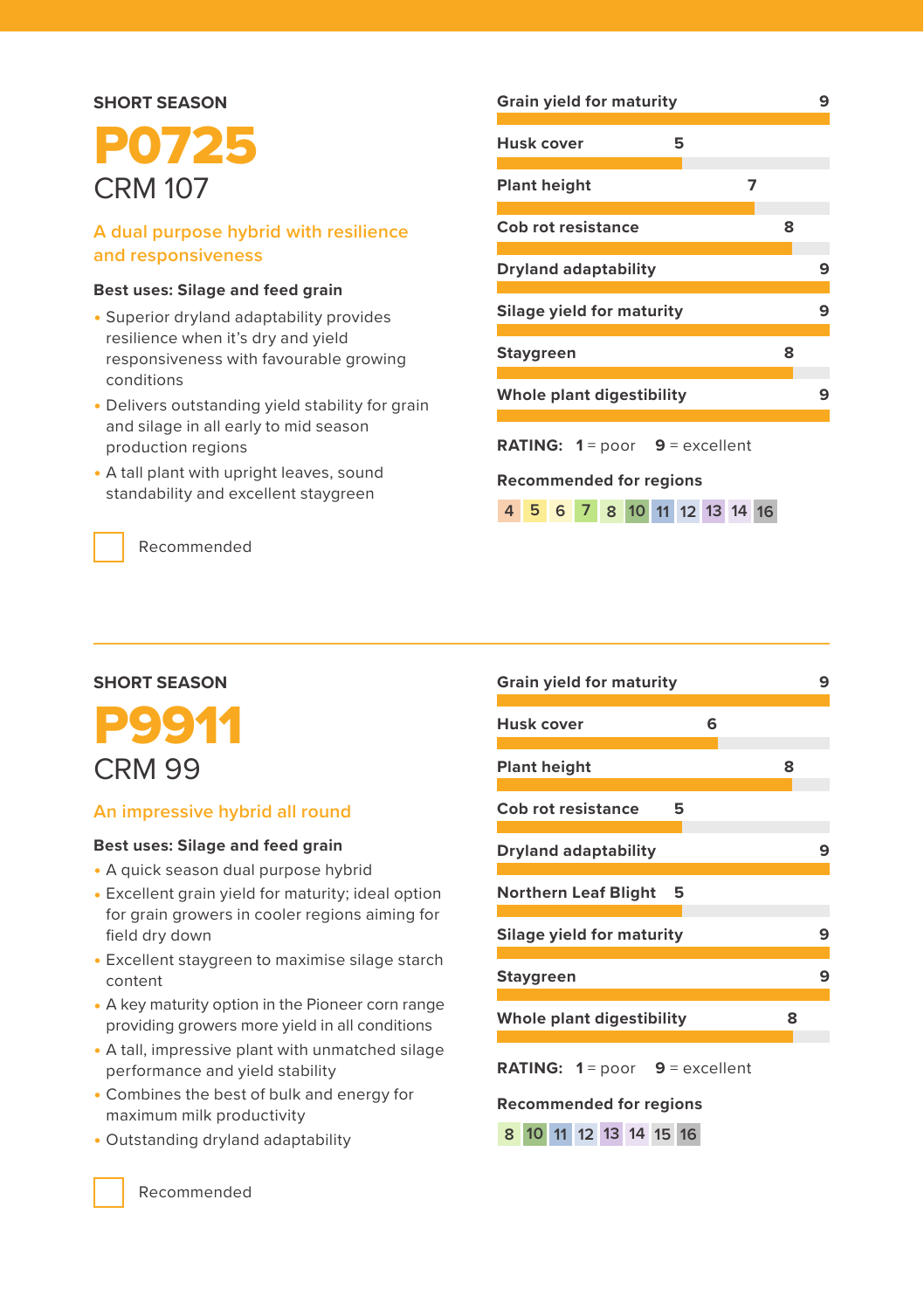## **SHORT SEASON P** 2400 CRM 94

#### **Outstanding quick hybrid**

#### **Best uses: Silage and feed grain**

- Excellent agronomic profile
- Strong early growth and good stress tolerance
- Excellent quality silage with high grain content
- Outstanding grain yield for maturity

Recommended

## **Grain yield for maturity 9 Husk cover 5 Plant height 8 Cob rot resistance 6 Dryland adaptability 7 Northern Leaf Blight 7 Silage yield for maturity 9 Staygreen 6 Whole plant digestibility 8 RATING: 1** = poor **9** = excellent **Recommended for regions**

**16 10 12 13 14 15**



#### **A new dual purpose hybrid**

#### **Best uses: Silage and feed grain**

- Feed or silage hybrid
- A good defensive package
- Good silage qualities for starch and whole plant digestibility
- Excellent grain yield for maturity
- Good companion to plant with P9400

Recommended

| <b>Grain yield for maturity</b> |   |   |   |  |  |  |  |  |  |
|---------------------------------|---|---|---|--|--|--|--|--|--|
|                                 |   | 8 |   |  |  |  |  |  |  |
|                                 | 7 |   |   |  |  |  |  |  |  |
| 6                               |   |   |   |  |  |  |  |  |  |
|                                 | 7 |   |   |  |  |  |  |  |  |
|                                 |   |   |   |  |  |  |  |  |  |
|                                 |   | 8 |   |  |  |  |  |  |  |
|                                 |   | 8 |   |  |  |  |  |  |  |
|                                 |   |   | 9 |  |  |  |  |  |  |
|                                 |   |   |   |  |  |  |  |  |  |

**RATING: 1** = poor **9** = excellent

#### **Recommended for regions**



1, 2, 3 – some parts of these regions. Consult your local Pioneer representative.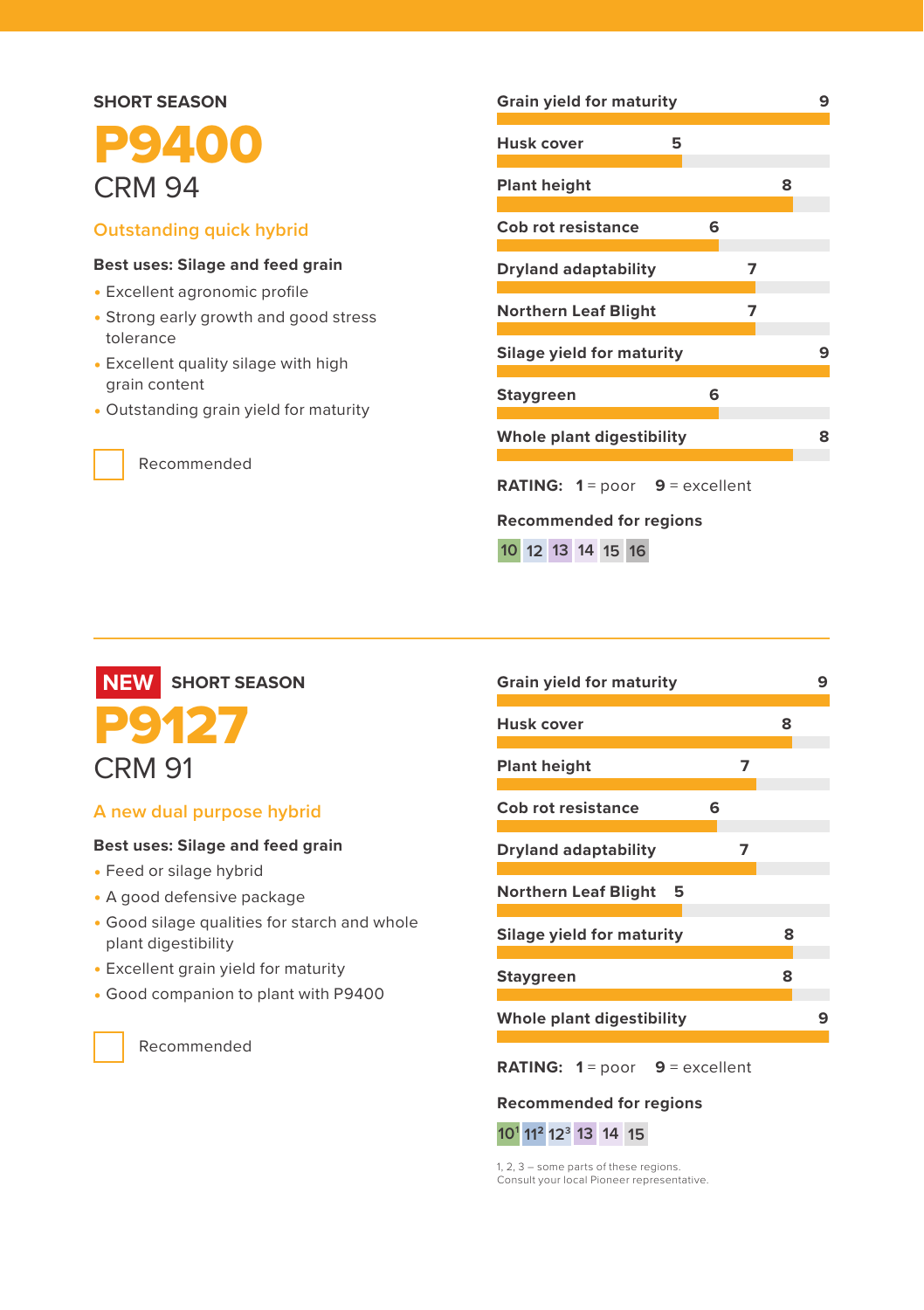#### **SHORT SEASON** P8500 CRM 85 **Ultra quick maturing for southern coastal or Tasmanian regions Best uses: Silage and feed grain** • Excellent option for quick grain and silage regions • Offers the option for quick feed in double cropping programs • High grain yield for maturity • Excellent defensive traits • Excellent starch content and whole plant digestibility for maturity Recommended **Grain yield for maturity 9 Husk cover 8 Plant height 8 Cob rot resistance 8 Dryland adaptability 8 Northern Leaf Blight 7 Silage yield for maturity 8 Staygreen 8 Whole plant digestibility 8 RATING: 1** = poor **9** = excellent **Recommended for regions 13 14 15 NEW**

#### **WHITE CORN**



#### **Top end yield and excellent grain quality from a white grain hybrid**

- Exceptional white grain hybrid now recommended as the best hybrid for the white grain segment
- Tall, erect modern plant type with excellent standability
- Excellent staygreen combined with exceptional late season health for a wide harvest window
- Very good overall disease package: NLB (7), Rust (6), Eyespot (7), Fusarium (6)

| Grain yield for maturity                       |   |   |   |  |  |  |  |  |
|------------------------------------------------|---|---|---|--|--|--|--|--|
| Husk cover                                     | 6 |   |   |  |  |  |  |  |
| <b>Plant height</b>                            |   |   |   |  |  |  |  |  |
| <b>Cob rot resistance</b>                      | 6 |   |   |  |  |  |  |  |
| <b>Northern Leaf Blight</b>                    |   | 7 |   |  |  |  |  |  |
| Silage yield for maturity                      |   |   | 8 |  |  |  |  |  |
| Staygreen                                      |   |   | 8 |  |  |  |  |  |
| <b>RATING:</b> $1 = poor$ <b>9</b> = excellent |   |   |   |  |  |  |  |  |

#### **Recommended for regions**

|  |  |  |  |  |  |  |  |  | 1 2 3 4 5 6 7 8 9 10 11 12 17 |  |  |  |
|--|--|--|--|--|--|--|--|--|-------------------------------|--|--|--|
|--|--|--|--|--|--|--|--|--|-------------------------------|--|--|--|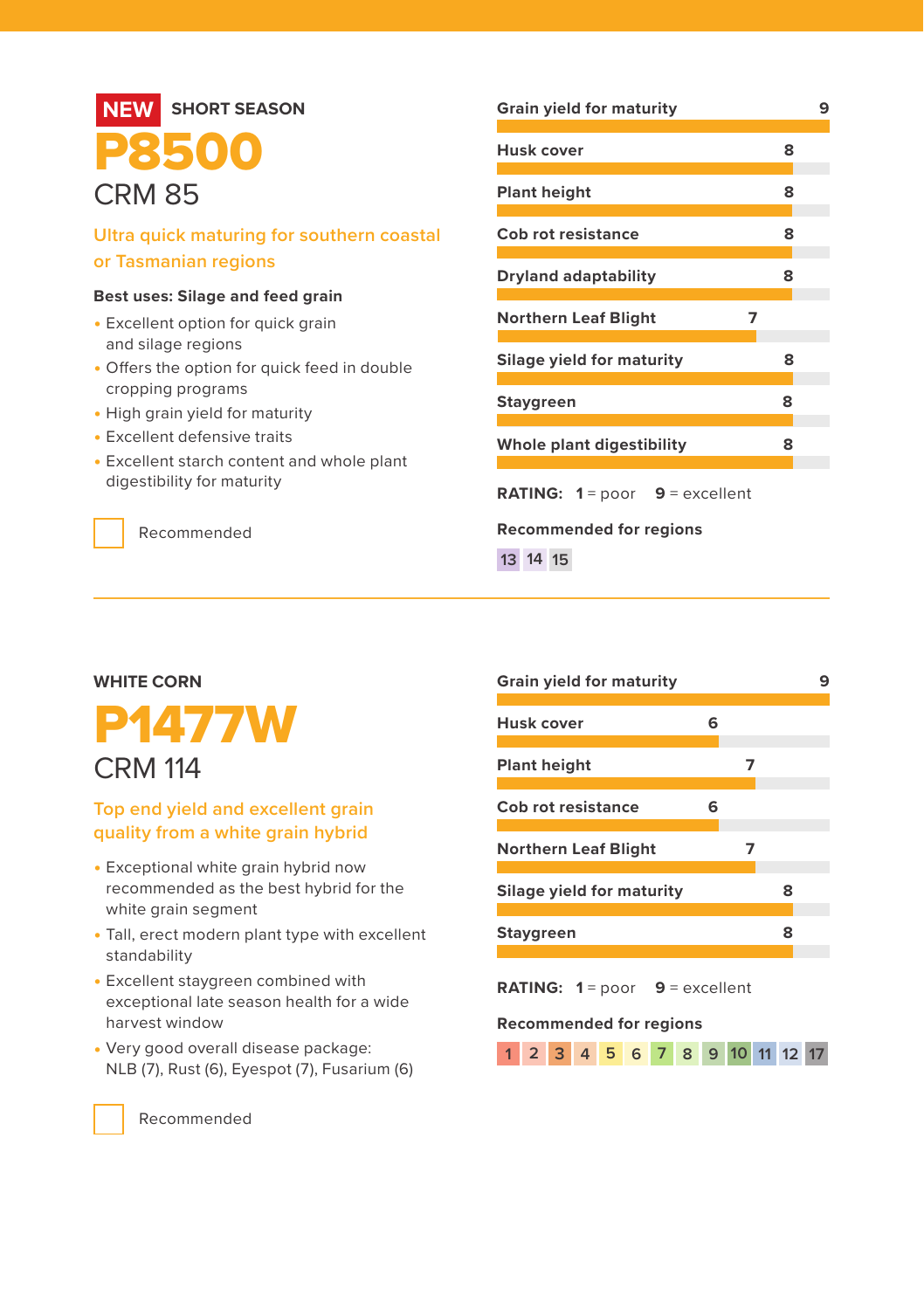# Contact

#### **Your seed is backed by local experience**

With dedicated and highly skilled team members located right throughout Australia you can be sure of accessing the best local knowledge to help you maximize your investment in Pioneer® brand hybrid seed. Get in touch with us today.

### New South Wales

#### **Territory Sales Managers**

**Central NSW**

Cameron Searle m 0429 061 918 e cameron.searle@gentechseeds.com

**Northern NSW and Liverpool Plains** Sam Gall m 0428 729 867 e sam.gall@gentechseeds.com

#### **Southern NSW**

Luke Gooden m 0429 995 381 e luke.gooden@gentechseeds.com

**Northern Rivers**

Andrew Dieckmann m 0408 717 229 e andrew.dieckmann@gentechseeds.com

**South Coast NSW** 

Jason Scott m 0447 717 020 e jason.scott@gentechseeds.com

#### **Farm Services Consultants**

**Northern NSW** Reinhold Kramer m 0428 965 005

**Liverpool Plains** Greg Phillips m 0428 474 840

**Southern NSW** Chris Wolski m 0499 595 129 **MIA NSW** Richard West m 0409 300 655

**Northern Rivers** Kerry Handford m 0418 247 582

### Northern Territory

#### **Territory Sales Manager**

Andrew Dieckmann m 0408 717 229 e andrew.dieckmann@gentechseeds.com

### **Queensland**

#### **Territory Sales Managers**

**Central and Southern Downs, Goondiwindi and Border Rivers** Ben Thrift m 0437 531 084 e ben.thrift@gentechseeds.com

**Dalby and Western Downs** 

Adam Pitman m 0408 717 430 e adam.pitman@gentechseeds.com

**North Queensland, Wide Bay/Burnett, South East Queensland**  Andrew Dieckmann m 0408 717 229

e andrew.dieckmann@gentechseeds.com

**Central Queensland** Eamonn Rath m 0417 713 023 e eamonn.rath@gentechseeds.com

**Lockyer and Fassifern** Guy Sellick

m 0409 702 609 e guy.sellick@gentechseeds.com

#### **Farm Services Consultants**

**Goondiwindi** Mal Gollan m 0428 132 205

**Southern Downs** Guy Sellick m 0409 702 609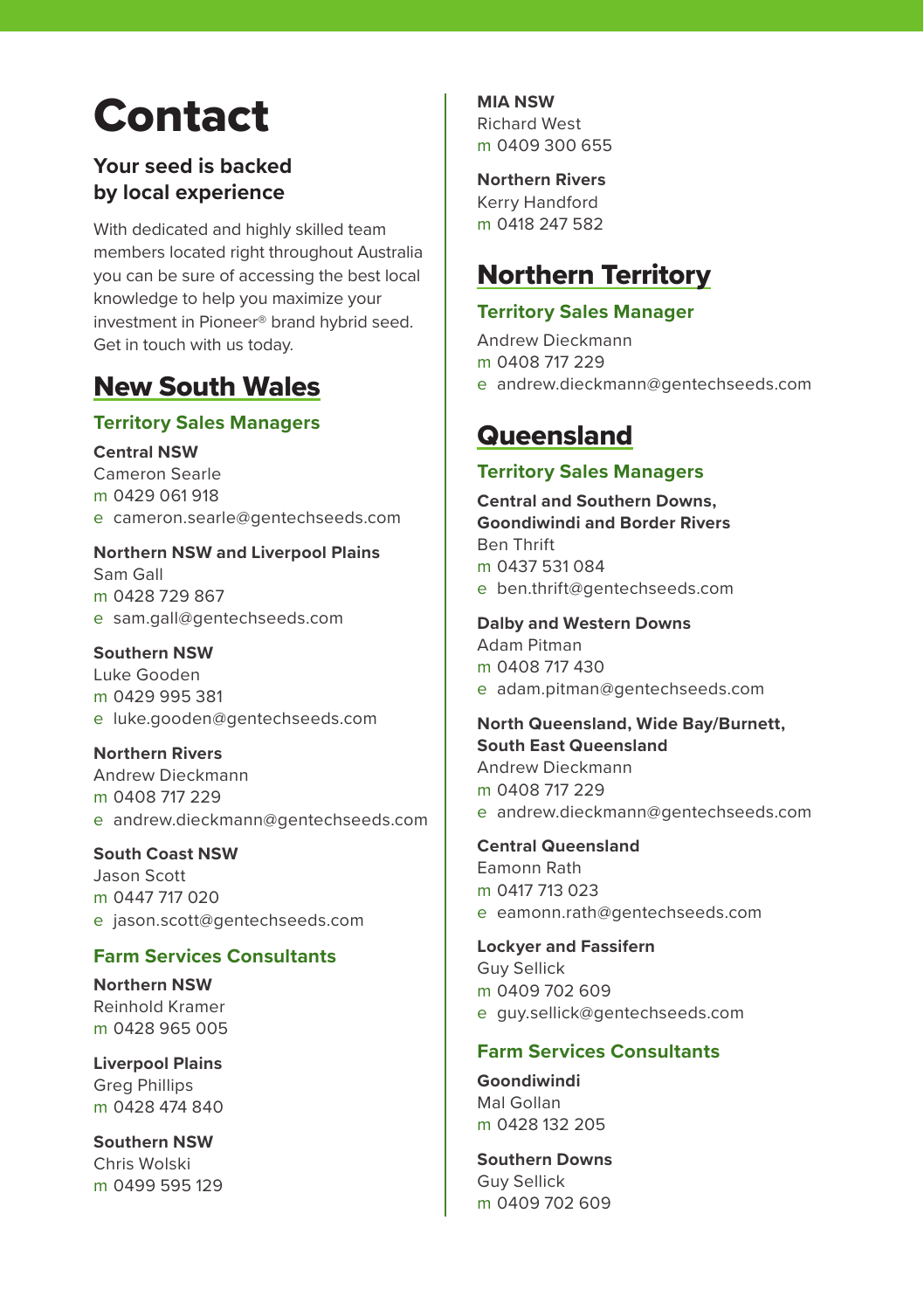### Western Australia

#### **Territory Sales Managers**

**Southern Western Australia** Peter Bostock m 0427 549 826 e peter.bostock@gentechseeds.com

**Central Western Australia** Erinn McCartney m 0400 557 076 e erinn.mccartney@gentechseeds.com

**Northern Western Australia** Andrew Dieckmann m 0408 717 229 e andrew.dieckmann@gentechseeds.com

#### **Farm Services Consultants**

**Central Wheatbelt** Rob Bagley m 0428 212 652

**Northern Wheatbelt** Tony Munns m 0429 861 092

**Lower Great Southern** Owen Boxall m 0428 899 024

### Tasmania

#### **Territory Sales Manager**

Jason Scott m 0447 717 020 e jason.scott@gentechseeds.com

#### **Farm Services Consultant**

Damien Carpenter m 0477 145 332

## Victoria

#### **Territory Sales Managers**

**Western Victoria** Henk Vrolijks m 0428 886 099 e henk.vrolijks@gentechseeds.com **Eastern Victoria** Tim Lovell m 0427 342 188 e tim.lovell@gentechseeds.com

**Gippsland and South Western Victoria**  Jason Scott m 0447 717 020 e jason.scott@gentechseeds.com

#### **Farm Services Consultants**

**South West Victoria** Steven Dukalskis m 0472 516 168

**Western Districts** Simon Tayler m 0409 954 554

**Wimmera** Dave Hogan m 0428 853 115

**Central Victoria** David Smyth m 0418 837 423

### South Australia

#### **Territory Sales Manager**

**South Australia** Paul Jenke m 0408 807 809 e paul.jenke@gentechseeds.com

#### **Farm Services Consultants**

**Yorke Peninsula and Upper Mid-North SA** Stewart McIntosh m 0439 242 284

**Adelaide Plains, Barossa Valley, Mallee, Murraylands and Lower Mid-North SA** Jamie Wilson m 0407 796 202

**Eyre Peninsula** Jason Ridgway m 0427 891 110

**South East SA**  Steven Dukalskis m 0427 516 168